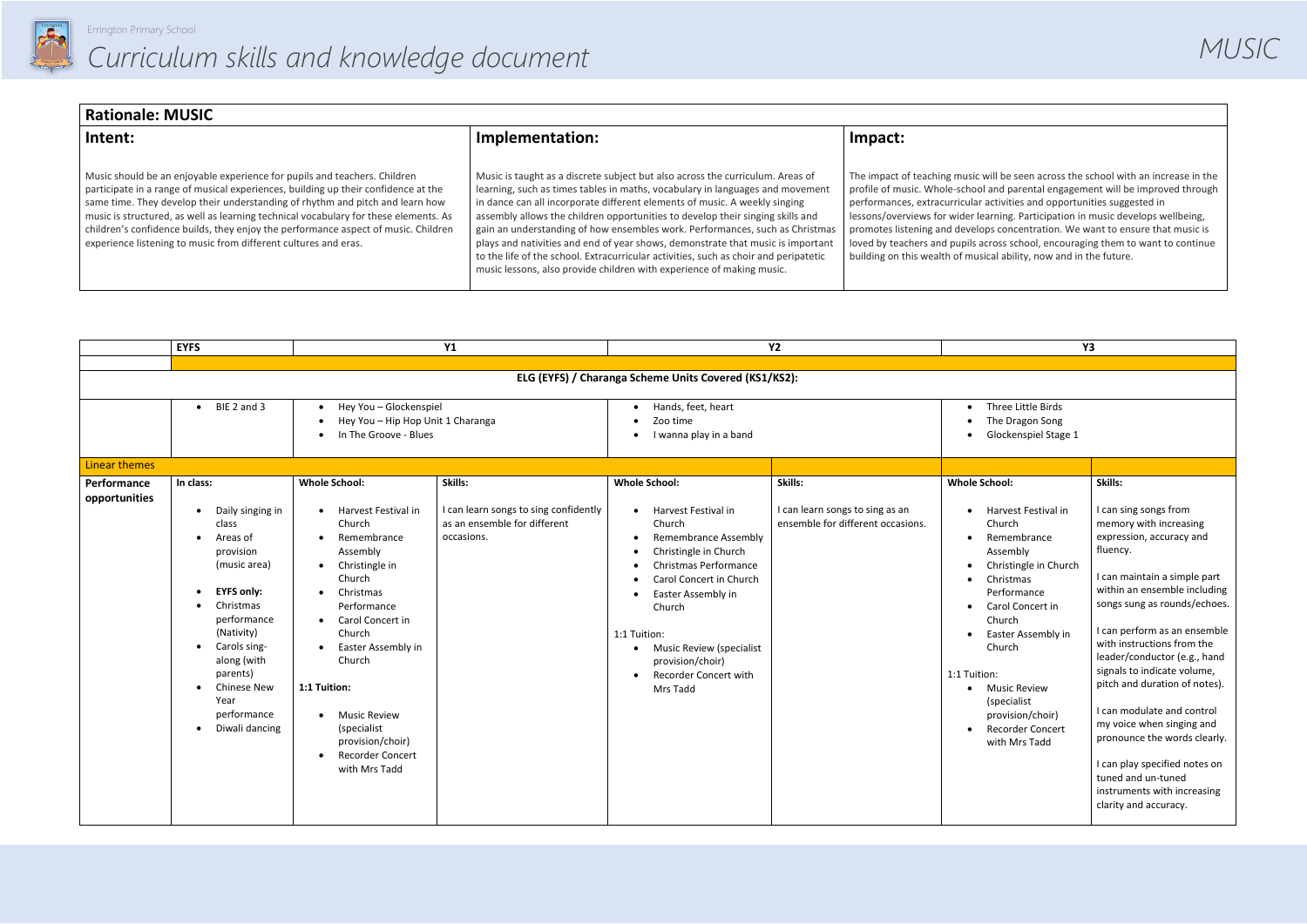

| I can use a glockenspiel to |
|-----------------------------|
| perform an increasingly     |
| complex piece of music.     |
|                             |

|                                |                                                                                                                                                                                                                         |                                                                                                                  |                                                                                                                                                                                                                                                         |                                                                                                                                                           |                                                                                                                                                                                                                                                                                                                                                                                                                                                                                                                                                                                                                                                                                                    |                                                                                                                                                                                  | I can use a glockenspiel to<br>perform an increasingly<br>complex piece of music.                                                                                                                                                                                                                                                                                                                                                                                                                                                                                                                                                                                                                                                                                   |
|--------------------------------|-------------------------------------------------------------------------------------------------------------------------------------------------------------------------------------------------------------------------|------------------------------------------------------------------------------------------------------------------|---------------------------------------------------------------------------------------------------------------------------------------------------------------------------------------------------------------------------------------------------------|-----------------------------------------------------------------------------------------------------------------------------------------------------------|----------------------------------------------------------------------------------------------------------------------------------------------------------------------------------------------------------------------------------------------------------------------------------------------------------------------------------------------------------------------------------------------------------------------------------------------------------------------------------------------------------------------------------------------------------------------------------------------------------------------------------------------------------------------------------------------------|----------------------------------------------------------------------------------------------------------------------------------------------------------------------------------|---------------------------------------------------------------------------------------------------------------------------------------------------------------------------------------------------------------------------------------------------------------------------------------------------------------------------------------------------------------------------------------------------------------------------------------------------------------------------------------------------------------------------------------------------------------------------------------------------------------------------------------------------------------------------------------------------------------------------------------------------------------------|
| <b>Specialist</b><br>Provision | TVMS –<br>$\bullet$<br>Workshops (1-2<br>a year)<br>TVMS - Snappy<br>$\bullet$<br>Classroom<br>(Reception)                                                                                                              | $\bullet$                                                                                                        | TVMS: Snappy classroom - 2 hours - The Gruffalo                                                                                                                                                                                                         | TVMS - Snappy classroom<br>(Singing/Recorders) 10x weeks                                                                                                  |                                                                                                                                                                                                                                                                                                                                                                                                                                                                                                                                                                                                                                                                                                    | TVMS - Samba Drumming 10x weeks                                                                                                                                                  |                                                                                                                                                                                                                                                                                                                                                                                                                                                                                                                                                                                                                                                                                                                                                                     |
|                                | Knowledge/Skills                                                                                                                                                                                                        | Knowledge                                                                                                        | <b>Skills</b>                                                                                                                                                                                                                                           | Knowledge                                                                                                                                                 | <b>Skills</b>                                                                                                                                                                                                                                                                                                                                                                                                                                                                                                                                                                                                                                                                                      | Knowledge                                                                                                                                                                        | <b>Skills</b>                                                                                                                                                                                                                                                                                                                                                                                                                                                                                                                                                                                                                                                                                                                                                       |
| Listening                      | I can listen to different<br>pieces of music from<br>around the world.<br>I can listen and follow a<br>beat by clapping or<br>tapping along to a<br>nursery<br>rhymes/traditional<br>songs with increasing<br>accuracy. | I can recognise and name<br>basic instruments.<br>I can name a number of<br>traditional songs/nursery<br>rhymes. | I can listen to different pieces of<br>music from around the world with<br>concentration.<br>I can listen to and repeat simple<br>songs and chants.<br>I can listen to and clap a short<br>rhythmic pattern.<br>I can keep/clap a steady<br>pulse/beat. | I know the names and sounds of<br>popular instruments (e.g., piano,<br>triangle, guitar, drums) and can<br>identify them in different pieces<br>of music. | I can listen carefully to recall<br>short rhythmic patterns.<br>I can verbally recall what I have<br>heard with simple musical<br>vocabulary (e.g., loud, soft, high,<br>low, long notes, short notes etc.)<br>I can name and identify basic<br>instruments in a piece of music<br>e.g., drums, piano, voices, triangle<br>etc.<br>I can listen to and follow a taught<br>melody using my voice.<br>I can perform within an ensemble<br>with instructions from the<br>leader/conductor (e.g., hand<br>signals to indicate volume, pitch<br>and duration of notes).<br>I can sing along with and/or clap<br>the pulse of a piece of music,<br>increasing or decreasing the tempo<br>where required. | I know basic musical<br>vocabulary required to<br>describe music effectively.<br>I know the names and sounds<br>of basic instruments from all<br>four sections of the orchestra. | I can begin to identify and<br>distinguish between different<br>genres of music.<br>I can recognise differences<br>between music of different<br>time periods and cultures.<br>I can listen to simple pieces<br>of music and describe similar<br>themes amongst them.<br>I can verbally recall what I<br>have heard with musical<br>vocabulary (e.g., volume,<br>tempo, legato, staccato,<br>pulse, beat, harmony,<br>rhythm, melody etc).<br>I can begin to say what I like<br>and dislike about a piece of<br>music.<br>I can name and identify<br>instruments in a piece of<br>music from all four areas of<br>the orchestra.<br>I can internalise and<br>physically show the pulse<br>in various pieces of music<br>using my voice, my body<br>and instruments. |
| <b>Appraising</b>              | I can state whether I like<br>or dislike a piece of<br>music.<br>I can name a basic<br>emotion in relation to<br>how a piece of music                                                                                   | I know that music contains<br>different instruments.                                                             | I can state how I feel about a piece<br>of music, naming basic emotions<br>and explaining why they make me<br>feel this way.                                                                                                                            | I can describe whether I like or<br>dislike a piece of music and<br>explain why.                                                                          | I can listen to simple pieces of<br>music of varying genres from<br>around the world and describe<br>basic similarities and differences<br>between them including changes<br>in tempo, volume, dynamics and<br>pitch, mood etc.                                                                                                                                                                                                                                                                                                                                                                                                                                                                    | I know that music can be<br>played or listened to for a<br>variety of purposes<br>(including different cultures<br>and periods in history).                                      | I can use musical words<br>(pitch, duration, dynamics,<br>tempo) to describe and<br>give my opinion on a piece<br>of music.                                                                                                                                                                                                                                                                                                                                                                                                                                                                                                                                                                                                                                         |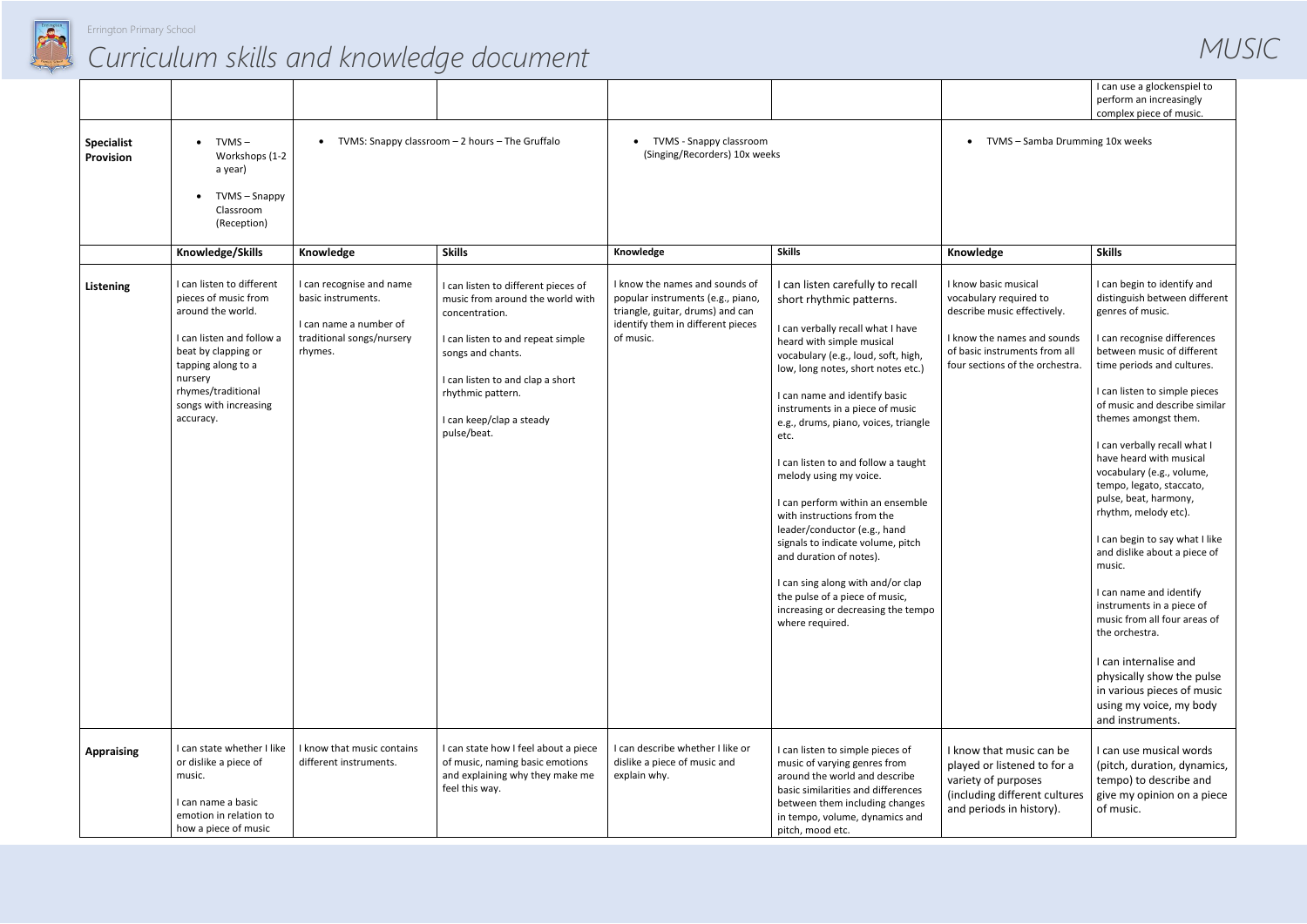

|                                         | makes me feel e.g.,<br>happy, sad, scared etc. |                                                                        | I can describe the mood of a piece<br>of music using appropriate<br>adjectives.<br>I can describe basic elements of a<br>piece of music: distinguishing<br>between fast and slow tempo and<br>distinguishing between loud and<br>quiet sounds.                                                                                                                                                                           |                                                                        | I can begin to say what I like and<br>dislike about a piece of music.<br>I can describe elements of a piece<br>of music using basic musical<br>vocabulary.<br>I can describe the mood of a piece<br>of music using appropriate and<br>increasingly complex adjectives.<br>I can evaluate and improve my<br>own compositions with support. | I know and recognise some<br>genres of music: e.g.,<br>classical, pop, rock,<br>country.                                                                      | I can evaluate and improve<br>my own compositions,<br>explaining how it has<br>improved using a success<br>criterion.<br>I can identify the features<br>within a piece of music<br>e.g., introduction, verse,<br>chorus, bridge, repeat,<br>fade).<br>I can describe the mood of a<br>piece of music using<br>appropriate and increasingly<br>complex adjectives.                                                       |
|-----------------------------------------|------------------------------------------------|------------------------------------------------------------------------|--------------------------------------------------------------------------------------------------------------------------------------------------------------------------------------------------------------------------------------------------------------------------------------------------------------------------------------------------------------------------------------------------------------------------|------------------------------------------------------------------------|-------------------------------------------------------------------------------------------------------------------------------------------------------------------------------------------------------------------------------------------------------------------------------------------------------------------------------------------|---------------------------------------------------------------------------------------------------------------------------------------------------------------|-------------------------------------------------------------------------------------------------------------------------------------------------------------------------------------------------------------------------------------------------------------------------------------------------------------------------------------------------------------------------------------------------------------------------|
| <b>Notation</b>                         | N/A                                            |                                                                        | I can use pictures to represent<br>music in a basic rhythmic grid.<br>I can read and play what is written<br>on a basic rhythmic grid.                                                                                                                                                                                                                                                                                   |                                                                        | I can write down my own<br>compositions using pictures,<br>symbols or patterns in a<br>rhythmic grid.<br>I can read and play what is<br>written on an increasingly<br>complex rhythmic grid.                                                                                                                                              |                                                                                                                                                               | I can play music from a<br>rhythmic grid<br>independently and with<br>increasing accuracy.<br>I can begin to read basic<br>pieces of music containing<br>crotchets, paired quavers,<br>minims, allegro, adagio,<br>staves, forte, piano with<br>support.                                                                                                                                                                |
| Knowledge of<br>the history of<br>music | N/A                                            | I know where a studied<br>piece of music falls on<br>musical timeline. | <b>Key Musical Pieces:</b><br>Old School Hip Hop<br>Me, Myself And I by De La Soul<br>Fresh Prince Of Bel-Air<br>Rapper's Delight<br>U Can't Touch This<br>It's Like That by Run DMC<br><b>Blues</b><br>How Blue Can You Get<br>Let The Bright Seraphim<br>(Baroque)<br>Livin' La Vida Loca<br>Jai Ho<br>Lord Of The Dance<br>Diggin' On James Brown<br>Bossa Nova<br>Livin' La Vida Loca by Ricky<br>Martin (Latin/Pop) | I know where a studied piece<br>of music falls on musical<br>timeline. | <b>Key Musical Pieces:</b><br>South African music<br>The click song<br>Lion South African music<br>The click song<br>Lion sleeps tonight<br>Bring him back<br>You can call me Al<br>Hiokoloza<br>Reggae<br>Kingston Town<br>Shine<br><b>IGY</b><br>Feel like Jumping<br>I can see now<br>Rock<br>We will rock you<br>Smoke on the water   | I know where a studied<br>piece of music falls on<br>musical timeline and can<br>compare where it falls in<br>relation to previously<br>taught pieces/genres. | <b>Key musical Pieces:</b><br>A Pop song that tells a<br>story<br>Birdsong - Chinese Folk<br>Music Vaishnava Java - A<br>Hindu Song A Turkish<br><b>Traditional Tune Aitutaki</b><br>Drum Dance from<br>Polynesia Zebaidir Song<br>from Sudan<br><b>Three Little Birds</b><br>(Reggae)<br>Jamming by Bob Marley<br>Small People by Ziggy<br>Marley 54-56 Was My<br>Number by Toots and The<br>Maytals Ram Goat Liver by |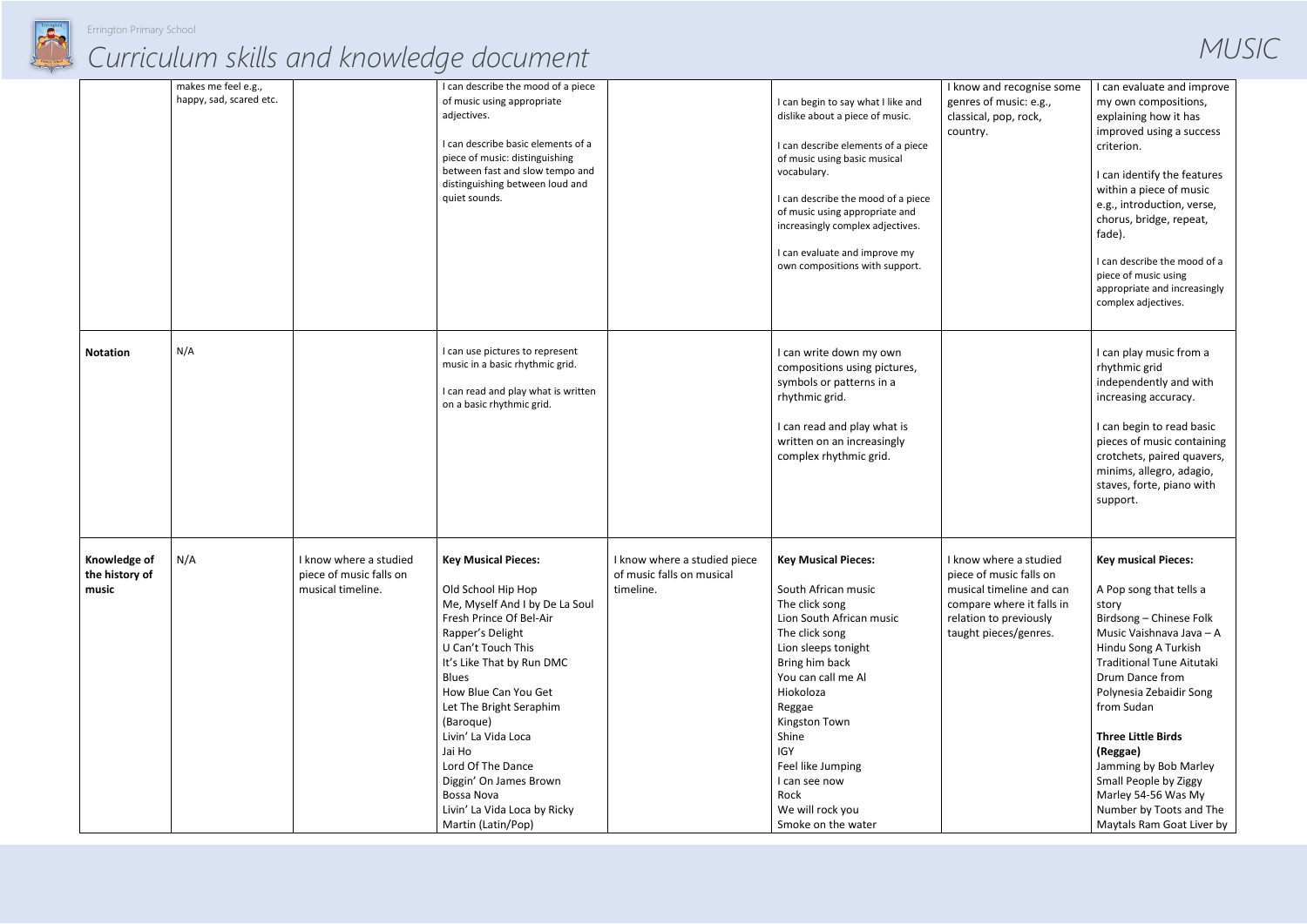

|                                          |                                                                                                     |                                                                                                                                                                                                         | Imperial War March by John<br>Williams (Film)<br>It Had Better Be Tonight by<br>Michael Bublé (Latin/Big Band)<br>Why Don't You by<br>Gramophonedzie (Big<br>Band/Dance) Oya Como Va by<br>Santana (Latin/Jazz) |                                                                                                                                                                  | Rockin all over the world<br>Johnny B Goode<br>I saw her standing there<br>Bring him back<br>You can call me Al<br>Hiokoloza<br>Reggae<br>Kingston Town<br>Shine<br><b>IGY</b><br>Feel like Jumping<br>I can see now<br>Rock<br>We will rock you<br>Smoke on the water<br>Rockin all over the world<br>Johnny B Goode<br>I saw her standing there |                                                                                                                |
|------------------------------------------|-----------------------------------------------------------------------------------------------------|---------------------------------------------------------------------------------------------------------------------------------------------------------------------------------------------------------|-----------------------------------------------------------------------------------------------------------------------------------------------------------------------------------------------------------------|------------------------------------------------------------------------------------------------------------------------------------------------------------------|---------------------------------------------------------------------------------------------------------------------------------------------------------------------------------------------------------------------------------------------------------------------------------------------------------------------------------------------------|----------------------------------------------------------------------------------------------------------------|
| Musicianship                             | I can explore<br>instruments.                                                                       | I can play an instrument in<br>time with my classmates.                                                                                                                                                 | I can use a glockenspiel to perform<br>a very simple piece of music.<br>I can play/repeat simple rhythmic<br>patterns on a percussion<br>instrument.                                                            | I can play a tuned/untuned<br>instrument keeping in time with<br>my classmates.                                                                                  | I can perform with an increasing<br>sense of beat and rhythm.<br>I can begin to change the tempo or<br>dynamic when playing an<br>instrument.<br>I can use a glockenspiel to perform<br>a short, simple piece of music.<br>I can play/repeat rhythmic<br>patterns on a percussion<br>instrument.                                                  | can play an instri<br>time with my class                                                                       |
| <b>Extra-curricular</b><br>opportunities | Nursery:<br>N/A<br>$\bullet$<br>Reception:<br>Recorders                                             | Recorders (Mrs Tadd)<br>$\bullet$<br>Piano (Mrs Tadd)<br>Violin (TVMS)<br>Brass (Mr Tadd)<br>$\bullet$<br>Drums (Mr Tadd)<br>Musical Theatre (Miss Matthews)<br><b>Guitar (MusicWorks)</b><br>$\bullet$ |                                                                                                                                                                                                                 | Recorders (Mrs Tadd)<br>Piano (Mrs Tadd)<br>Violin (TVMS)<br>Brass (Mr Tadd)<br>Drums (Mr Tadd)<br><b>Musical Theatre (Miss Matthews)</b><br>Guitar (MusicWorks) |                                                                                                                                                                                                                                                                                                                                                   | Recorder<br>Piano (M<br>Violin (T\<br>Brass (M<br>Drums (N<br>Musical 1<br>Guitar (M<br>Ukulele (<br>Choir (Ro |
| <b>Composing</b>                         | I can explore and use<br>instruments daily -<br>exploring sounds and<br>how they can be<br>changed. | I know the difference<br>between a long and short<br>sound and can use these<br>within my own compositions.<br>I know different ways of<br>creating different sounds. Eg.                               | I can use pictures to represent<br>music in a basic rhythmic grid.<br>I can make a range of sounds with<br>my mouth.                                                                                            | I know how to write down my<br>own compositions using pictures,<br>symbols or patterns in a rhythmic<br>grid.                                                    | I can order sounds to create a<br>beginning, middle and end with<br>support.<br>I can represent<br>sounds/compositions pictorially<br>with increasing accuracy.                                                                                                                                                                                   | I know how to wri<br>own compositions<br>pictures, symbols<br>in a rhythmic grid.                              |

|                                                                                                                                                                                                                   | Pluto Shervington Our Day<br>Will Come by Amy<br>Winehouse                                                                                                                                                                             |
|-------------------------------------------------------------------------------------------------------------------------------------------------------------------------------------------------------------------|----------------------------------------------------------------------------------------------------------------------------------------------------------------------------------------------------------------------------------------|
| I can play an instrument in<br>time with my classmates.                                                                                                                                                           | I can play an instrument with<br>a good sense of beat and<br>rhythm.<br>I can change the tempo or<br>dynamic when playing an<br>instrument with ease.<br>I can play a simple piece of<br>music on the glockenspiel<br>and samba drums. |
| Recorders (Mrs Tadd)<br>Piano (Mrs Tadd)<br>Violin (TVMS)<br>Brass (Mr Tadd)<br>Drums (Mr Tadd)<br>Musical Theatre (Miss Matthews)<br>Guitar (MusicWorks)<br>Ukulele (Robyn Broadrick)<br>Choir (Robyn Broadrick) |                                                                                                                                                                                                                                        |
| I know how to write down my<br>own compositions using<br>pictures, symbols or patterns<br>in a rhythmic grid.                                                                                                     | I can order sounds to create a<br>beginning, middle and end<br>independently.<br>I can represent sounds within<br>my own compositions                                                                                                  |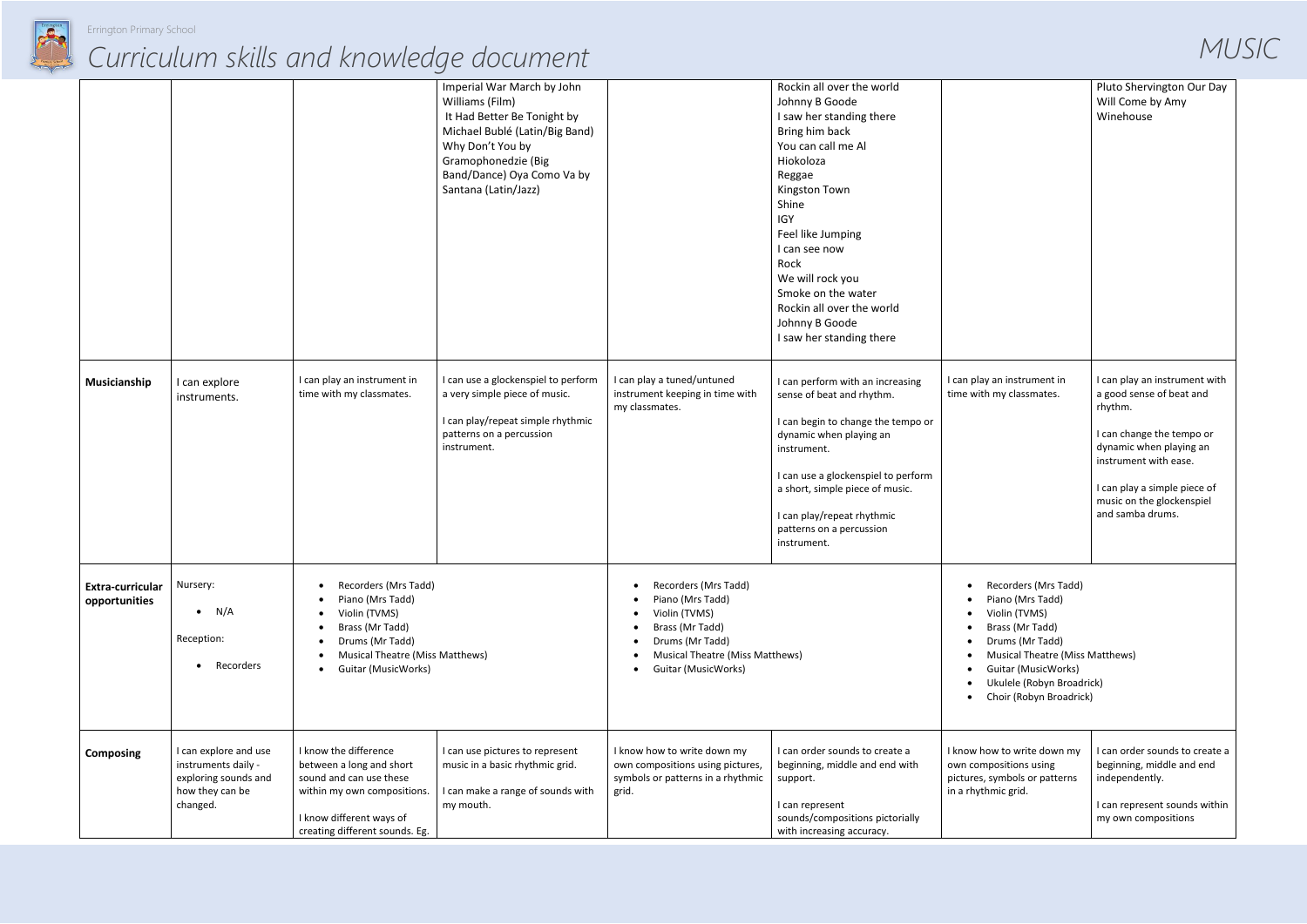

| Focus within teaching to | Scratch, tap, shake, blow, | I can make a range of sounds with | I know how to choose sounds to      |                                     | I know how to choose sounds     | pictorially with increasing     |
|--------------------------|----------------------------|-----------------------------------|-------------------------------------|-------------------------------------|---------------------------------|---------------------------------|
| playing in a number of   | pluck etc.)                | instruments.                      | achieve an effect (including use of | I can begin to compose short        | to achieve an effect (including | accuracy.                       |
| ways                     |                            |                                   | technology).                        | melodic patterns using two or       | use of technology).             |                                 |
| (scratch/tap/shake/blow  |                            |                                   |                                     | three notes (tuned                  |                                 | I can begin to compose short    |
| etc.)                    |                            |                                   |                                     | instruments/voice).                 |                                 | melodic patterns using two      |
|                          |                            |                                   |                                     |                                     |                                 | or three notes (tuned           |
|                          |                            |                                   |                                     | I can create short, rhythmic        |                                 | instruments/voice).             |
|                          |                            |                                   |                                     | patterns - sequences of long and    |                                 |                                 |
|                          |                            |                                   |                                     | short sounds.                       |                                 | I can create short, rhythmic    |
|                          |                            |                                   |                                     |                                     |                                 | patterns - sequences of long    |
|                          |                            |                                   |                                     | I am selective in the control used  |                                 | and short sounds.               |
|                          |                            |                                   |                                     | on an instrument in order to create |                                 |                                 |
|                          |                            |                                   |                                     | an intended effect.                 |                                 | I am selective in the control   |
|                          |                            |                                   |                                     |                                     |                                 | used on an instrument in        |
|                          |                            |                                   |                                     | I can create my own symbols to      |                                 | order to create an intended     |
|                          |                            |                                   |                                     | represent sounds.                   |                                 | effect.                         |
|                          |                            |                                   |                                     |                                     |                                 |                                 |
|                          |                            |                                   |                                     | I can choose sounds to create an    |                                 | I can choose sounds to create   |
|                          |                            |                                   |                                     | effect on the listener.             |                                 | an effect on the listener.      |
|                          |                            |                                   |                                     |                                     |                                 |                                 |
|                          |                            |                                   |                                     |                                     |                                 | I can collaborate to create a   |
|                          |                            |                                   |                                     |                                     |                                 | basic, original piece of music. |
|                          |                            |                                   |                                     |                                     |                                 |                                 |
|                          |                            |                                   |                                     |                                     |                                 |                                 |

|                                            |                                                                                                                                                                                                        | <b>Y4</b>                                                                                                                                                                                                                                                                                                           |                                                                                                                                                                                                                                                                                                     | Y <sub>5</sub>                                                                                                                                                                                                                                                                                                                                                        |                                                                                                                                                                                                                                                                 | Y <sub>6</sub> |
|--------------------------------------------|--------------------------------------------------------------------------------------------------------------------------------------------------------------------------------------------------------|---------------------------------------------------------------------------------------------------------------------------------------------------------------------------------------------------------------------------------------------------------------------------------------------------------------------|-----------------------------------------------------------------------------------------------------------------------------------------------------------------------------------------------------------------------------------------------------------------------------------------------------|-----------------------------------------------------------------------------------------------------------------------------------------------------------------------------------------------------------------------------------------------------------------------------------------------------------------------------------------------------------------------|-----------------------------------------------------------------------------------------------------------------------------------------------------------------------------------------------------------------------------------------------------------------|----------------|
| <b>Key concepts</b>                        |                                                                                                                                                                                                        |                                                                                                                                                                                                                                                                                                                     |                                                                                                                                                                                                                                                                                                     |                                                                                                                                                                                                                                                                                                                                                                       |                                                                                                                                                                                                                                                                 |                |
|                                            |                                                                                                                                                                                                        |                                                                                                                                                                                                                                                                                                                     | Charanga Scheme Units Covered (KS1/KS2):                                                                                                                                                                                                                                                            |                                                                                                                                                                                                                                                                                                                                                                       |                                                                                                                                                                                                                                                                 |                |
| Mamma Mia<br>Glockenspiel Stage 2<br>Stop! |                                                                                                                                                                                                        | Livin' on a prayer<br>$\bullet$<br>Jazz Stage 1<br>$\bullet$<br>The Fresh Prince of Bel Air                                                                                                                                                                                                                         |                                                                                                                                                                                                                                                                                                     | Happy<br>Classroom Jazz 2<br>You've got a Friend                                                                                                                                                                                                                                                                                                                      |                                                                                                                                                                                                                                                                 |                |
| <b>Linear themes</b>                       |                                                                                                                                                                                                        |                                                                                                                                                                                                                                                                                                                     |                                                                                                                                                                                                                                                                                                     |                                                                                                                                                                                                                                                                                                                                                                       |                                                                                                                                                                                                                                                                 |                |
| Performance<br>opportunities:              | Whole School:<br><b>Harvest Festival</b><br>in Church<br>Remembrance<br>Assembly<br>Christingle in<br>Church<br>Christmas<br>Performance<br>Carol Concert in<br>Church<br>Easter Assembly<br>in Church | I can sing a broad range of songs as<br>part of an ensemble with the range<br>of an octave both in unison and in<br>rounds.<br>I can improvise using repeated<br>patterns of vocals with increasing<br>accuracy and rhythm.<br>I can sing songs from memory with<br>increasing expression, accuracy and<br>fluency. | Whole School:<br>Harvest Festival in<br>Church<br><b>Remembrance Assembly</b><br>$\bullet$<br>Christingle in Church<br>$\bullet$<br><b>Christmas Performance</b><br>$\bullet$<br>Carol Concert in Church<br>$\bullet$<br>Easter Assembly in<br>Church<br>Leaver's Play<br>$\bullet$<br>1:1 Tuition: | can sing songs from memory with<br>increasing expression, accuracy and<br>fluency.<br>can modulate and control my voice<br>when singing and pronounce the<br>words clearly.<br>I can sing a broad range of songs as<br>part of an ensemble with the range<br>of an octave both in unison and in<br>rounds, maintaining my part while<br>others are performing theirs. | Whole School:<br>Harvest Festival in<br>Church<br><b>Remembrance Assembly</b><br>Christingle in Church<br><b>Christmas Performance</b><br><b>Carol Concert in Church</b><br>Easter Assembly in<br>Church<br><b>Nursing Home</b><br>Performance<br>Leaver's Play |                |

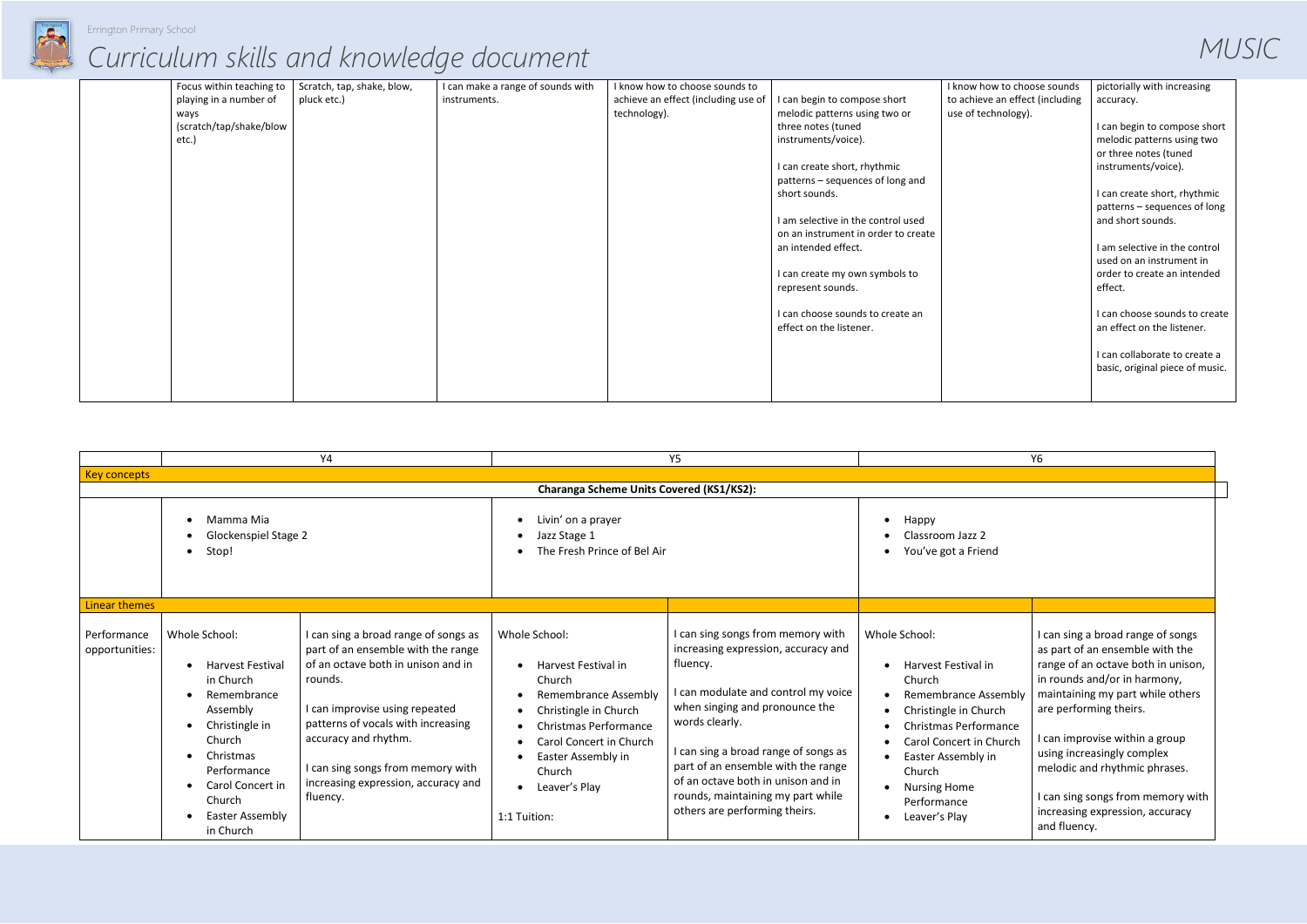

|                                | 1:1 Tuition:<br><b>Music Review</b><br>٠<br>(specialist)<br>provision/choir)<br><b>Recorder Concert</b><br>with Mrs Tadd<br>Clubs:<br>Gotta Dance,<br>Middlesbrough<br>Theatre (Musical<br>Theatre Club)                                                                                                                                                                    | I can perform as an ensemble with<br>instructions from the<br>leader/conductor (e.g., hand signals<br>to indicate volume, pitch and<br>duration of notes).<br>I can modulate and control my voice<br>when singing and pronounce the<br>words clearly.<br>I can use a glockenspiel to perform<br>an increasingly complex piece of<br>music.<br>I can collaborate to create an<br>original piece of music.                                                                                                                                                                                                                                       | <b>Music Review (specialist</b><br>provision/choir)<br><b>Recorder Concert with</b><br>Mrs Tadd<br>Clubs:<br>Gotta Dance,<br>Middlesbrough Theatre<br>(Musical Theatre Club)                                                                                                                                                                                                               | I can perform as an ensemble with<br>instructions from the<br>leader/conductor (e.g., hand signals<br>to indicate volume, pitch and<br>duration of notes).<br>I can improvise within a group using<br>melodic and rhythmic phrases.<br>I can recognise and use basic<br>structural forms e.g., rounds,<br>variations, rondo, form.                                                                                                                                                                                                                                                                                                 | 1:1 Tuition:<br><b>Music Review (specialist</b><br>provision/choir)<br><b>Recorder Concert with</b><br>Mrs Tadd<br>Clubs:<br>Gotta Dance,<br>Middlesbrough Theatre<br>(Musical Theatre Club)                                                                                                                                                                                                                             | I can perform as an ensemble with<br>instructions from the<br>leader/conductor (e.g., hand<br>signals to indicate volume, pitch<br>and duration of notes).<br>I can modulate and control my<br>voice when singing and pronounce<br>the words clearly.<br>I can take the lead in a<br>performance/take on a solo part.<br>I can modulate and control my<br>voice when singing and pronounce<br>the words clearly.<br>I can use a guitar to perform an<br>increasingly complex piece of<br>music.                                                                                                                                                    |
|--------------------------------|-----------------------------------------------------------------------------------------------------------------------------------------------------------------------------------------------------------------------------------------------------------------------------------------------------------------------------------------------------------------------------|------------------------------------------------------------------------------------------------------------------------------------------------------------------------------------------------------------------------------------------------------------------------------------------------------------------------------------------------------------------------------------------------------------------------------------------------------------------------------------------------------------------------------------------------------------------------------------------------------------------------------------------------|--------------------------------------------------------------------------------------------------------------------------------------------------------------------------------------------------------------------------------------------------------------------------------------------------------------------------------------------------------------------------------------------|------------------------------------------------------------------------------------------------------------------------------------------------------------------------------------------------------------------------------------------------------------------------------------------------------------------------------------------------------------------------------------------------------------------------------------------------------------------------------------------------------------------------------------------------------------------------------------------------------------------------------------|--------------------------------------------------------------------------------------------------------------------------------------------------------------------------------------------------------------------------------------------------------------------------------------------------------------------------------------------------------------------------------------------------------------------------|----------------------------------------------------------------------------------------------------------------------------------------------------------------------------------------------------------------------------------------------------------------------------------------------------------------------------------------------------------------------------------------------------------------------------------------------------------------------------------------------------------------------------------------------------------------------------------------------------------------------------------------------------|
| <b>Specialist</b><br>Provision | TVMS - 10x weeks ukulele                                                                                                                                                                                                                                                                                                                                                    |                                                                                                                                                                                                                                                                                                                                                                                                                                                                                                                                                                                                                                                | TVMS - 10x weeks ukulele                                                                                                                                                                                                                                                                                                                                                                   |                                                                                                                                                                                                                                                                                                                                                                                                                                                                                                                                                                                                                                    | TVMS - 10x weeks guitar                                                                                                                                                                                                                                                                                                                                                                                                  |                                                                                                                                                                                                                                                                                                                                                                                                                                                                                                                                                                                                                                                    |
| <b>Listening</b>               | I know a range of simple<br>musical terminology to<br>describe a piece of music,<br>e.g., pitch / tempo /<br>rhythm / harmony / beat<br>/ duration / crescendo<br>etc.<br>I know that the inter-<br>related dimensions of<br>music are used by<br>composers to create<br>different moods and<br>effects.<br>I know there is a<br>relationship between<br>lyrics and melody. | I can describe a piece of music using<br>a wide range of musical vocabulary,<br>e.g., pitch / tempo / rhythm /<br>harmony / beat / duration /<br>crescendo etc.<br>I can identify the different layers of<br>musical instruments that combined<br>create a mood within music.<br>I can identify relationship between<br>lyrics and melody.<br>I can begin to identify and<br>distinguish between different<br>genres of music with support.<br>I can recognise differences between<br>music of different time periods and<br>cultures.<br>I can listen to increasingly complex<br>pieces of music and describe similar<br>themes amongst them. | know a range of simple musical<br>terminology to describe a piece<br>of music, e.g., pitch / tempo /<br>rhythm / harmony / beat /<br>duration / crescendo etc.<br>I know that the inter-related<br>dimensions of music are used by<br>composers to create different<br>moods and effects.<br>I know there is a relationship<br>between lyrics and melody and<br>can explain their meaning. | I can describe a piece of music using<br>a wide range of musical vocabulary,<br>e.g., pitch / tempo / rhythm /<br>harmony / beat / duration /<br>crescendo etc.<br>I can analyse and compare features<br>from a wide range of music.<br>I can discern and distinguish layers<br>of sound and understand their<br>combined effect.<br>I can begin to identify and<br>distinguish between different<br>genres of music with minimal<br>support.<br>I can recognise differences between<br>music of different time periods and<br>cultures.<br>I can listen to simple pieces of music<br>and describe similar themes<br>amongst them. | I know a range of simple musical<br>terminology to describe a piece<br>of music, e.g., pitch / tempo /<br>rhythm / harmony / beat /<br>duration / crescendo etc.<br>I know that the inter-related<br>dimensions of music are used by<br>composers to create different<br>moods and effects.<br>I know there is a relationship<br>between lyrics and melody and<br>can confidently explain a range<br>of interpretations. | I can describe a piece of music<br>using a wide range of musical<br>vocabulary, e.g., pitch / tempo /<br>rhythm / harmony / beat /<br>duration / crescendo etc.<br>I can consider how one piece of<br>music may be interpreted in<br>different ways by different<br>performers, sometimes according<br>to venue and occasion.<br>I can begin to identify and<br>distinguish between different<br>genres of music confidently.<br>I can recognise differences<br>between music of different time<br>periods and cultures and place<br>them on a timeline.<br>I can listen to simple pieces of<br>music and describe similar themes<br>amongst them. |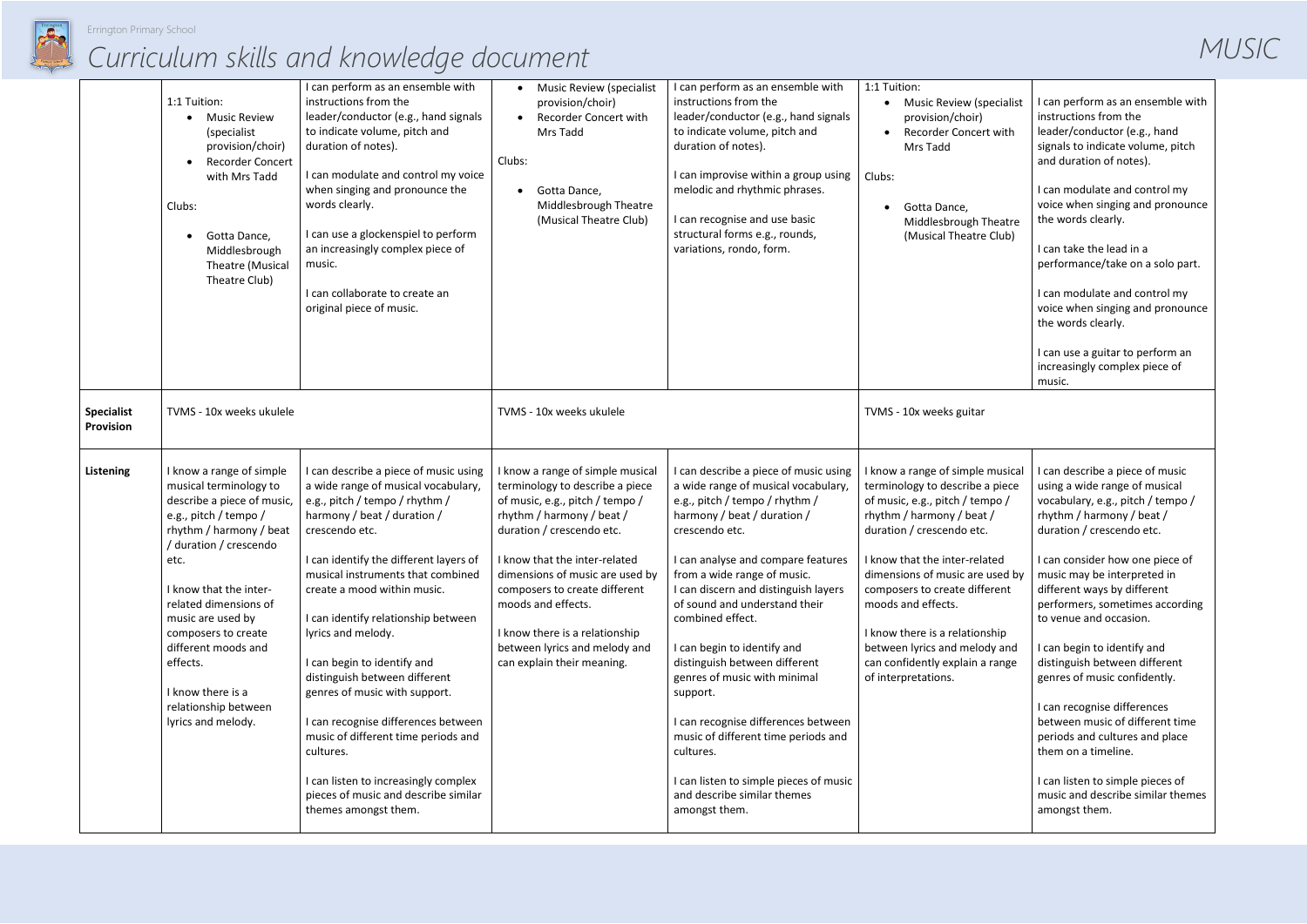

|                   |                                                                                                                                                                                                                                                                                                                                                                                                                                                                                                                                             | I can verbally recall what I have<br>heard with simple musical<br>vocabulary - volume, tempo, legato,<br>staccato, pulse, beat, harmony etc.<br>I can name and identify an<br>increasing number of instruments in<br>a piece of music and recognise them<br>visually.<br>I can describe the mood of a piece<br>of music using appropriate and<br>increasingly complex adjectives.                                                                                                                                                                        |                                                                                                                                                                                                                                                                                                                            | I can verbally recall what I have<br>heard with simple musical<br>vocabulary - volume, tempo,<br>legato, staccato, pulse, beat,<br>harmony etc.<br>I can name and identify an<br>increasing number of instruments in<br>a piece of music, recognise them<br>visually and describe their sound.<br>I can describe the mood of a piece<br>of music using appropriate and<br>increasingly complex adjectives and<br>musical vocabulary.                                                                                                                                                                          |                                                                                                                                                                                                                                                                                                                                                                                                                                                                                                                                                                                                           |
|-------------------|---------------------------------------------------------------------------------------------------------------------------------------------------------------------------------------------------------------------------------------------------------------------------------------------------------------------------------------------------------------------------------------------------------------------------------------------------------------------------------------------------------------------------------------------|----------------------------------------------------------------------------------------------------------------------------------------------------------------------------------------------------------------------------------------------------------------------------------------------------------------------------------------------------------------------------------------------------------------------------------------------------------------------------------------------------------------------------------------------------------|----------------------------------------------------------------------------------------------------------------------------------------------------------------------------------------------------------------------------------------------------------------------------------------------------------------------------|---------------------------------------------------------------------------------------------------------------------------------------------------------------------------------------------------------------------------------------------------------------------------------------------------------------------------------------------------------------------------------------------------------------------------------------------------------------------------------------------------------------------------------------------------------------------------------------------------------------|-----------------------------------------------------------------------------------------------------------------------------------------------------------------------------------------------------------------------------------------------------------------------------------------------------------------------------------------------------------------------------------------------------------------------------------------------------------------------------------------------------------------------------------------------------------------------------------------------------------|
| <b>Appraising</b> | I know why silence is<br>used in a piece of music.<br>I know a range of genres<br>and tones of music.<br>I know a wider range of<br>simple musical<br>terminology to describe a<br>piece of music, e.g., pitch<br>/ tempo / rhythm /<br>harmony / beat duration<br>/ crescendo etc.<br>I know that music can be<br>played or listened to for a<br>variety of purposes<br>(including different<br>cultures and periods in<br>history).<br>I know and recognise an<br>increasing number of<br>genres of music: e.g.,<br>classical, pop, rock, | I can explain why silence is used in a<br>piece of music and say what effect it<br>has.<br>I can identify the genre of a piece of<br>music justifying my answer.<br>I can suggest improvements to my<br>own work and others' work.<br>I can describe the mood of a piece<br>of music using appropriate and<br>increasingly complex adjectives.<br>I can use musical words (pitch,<br>duration, dynamics, tempo) to<br>describe to appraise a piece of<br>music.<br>I can evaluate and improve my own<br>compositions, explaining how it has<br>improved. | I know how to describe, compare<br>and evaluate music using musical<br>vocabulary.<br>I can suggest improvements to<br>my own or others' work.<br>I can identify and begin to<br>evaluate the features within<br>different pieces of music.<br>I can compare the work of<br>established composers and show<br>preferences. | I can explain why silence is used in a<br>piece of music and say what effect it<br>has.<br>I can identify the genre of a piece of<br>music justifying my answer.<br>I can suggest improvements to my<br>own work and others' work.<br>I can describe, compare and<br>evaluate different kinds of music<br>using an appropriate and broad<br>musical vocabulary<br>I can describe the mood of a piece<br>of music using appropriate and<br>increasingly complex adjectives and<br>musical vocabulary.<br>I can use musical words (pitch,<br>duration, dynamics, tempo) to<br>describe and give my opinion on a | I know why silence is used in a<br>piece of music.<br>I know a range of genres and<br>tones of music.<br>I know a wider range of simple<br>musical terminology to describe<br>a piece of music, e.g., pitch /<br>tempo / rhythm / harmony /<br>beat duration / crescendo etc.<br>I know that music can be played<br>or listened to for a variety of<br>purposes (including different<br>cultures and periods in history)<br>I know and recognise the genre<br>of a piece of music: e.g.,<br>classical, pop, rock, country.<br>I can compare the work of<br>established composers and<br>show preferences. |
|                   | country.                                                                                                                                                                                                                                                                                                                                                                                                                                                                                                                                    | I can recognise a range of<br>instruments by ear from all four<br>sections of the orchestra.<br>I can internalise and physically show<br>the pulse in various pieces of music<br>using my voice, my body and<br>instruments.                                                                                                                                                                                                                                                                                                                             |                                                                                                                                                                                                                                                                                                                            | piece of music.<br>I can evaluate and improve my own<br>compositions, explaining how it has<br>improved.<br>I can recognise a range of<br>instruments by ear from all four<br>sections of the orchestra.                                                                                                                                                                                                                                                                                                                                                                                                      |                                                                                                                                                                                                                                                                                                                                                                                                                                                                                                                                                                                                           |

|                                   | I can verbally recall what I have<br>heard with simple musical<br>vocabulary - volume, tempo,<br>legato, staccato, pulse, beat,<br>harmony etc.   |  |
|-----------------------------------|---------------------------------------------------------------------------------------------------------------------------------------------------|--|
|                                   | I can name and identify an<br>increasing number of instruments<br>in a piece of music, recognise<br>them visually and describe their<br>sound.    |  |
|                                   | I can describe the mood of a piece<br>of music using appropriate and<br>increasingly complex adjectives<br>and appropriate musical<br>vocabulary. |  |
| d in a                            | I can refine and improve my work.                                                                                                                 |  |
| and                               | I can evaluate how the venue,<br>occasion and purpose affects the<br>way a piece of music is created.                                             |  |
| simple<br>lescribe<br>ch /<br>ny/ | I can compare and contrast the<br>impact that different composers<br>from different times had on the<br>people of the time.                       |  |
| o etc.<br>played                  | I can analyse features within<br>different pieces of music                                                                                        |  |
| y of<br>rent<br>istory)           | I can appraise the introductions,<br>interludes and endings for songs<br>and compositions I have created                                          |  |
| e genre :<br>try.                 | I can evaluate differences in live<br>and recorded performances                                                                                   |  |
| эf<br>nd                          | I can describe the mood of a piece<br>of music using appropriate and<br>increasingly complex adjectives<br>and appropriate musical<br>vocabulary. |  |
|                                   | I can use musical words (pitch,<br>duration, dynamics, tempo) to<br>describe and give my opinion on a<br>piece of music.                          |  |
|                                   |                                                                                                                                                   |  |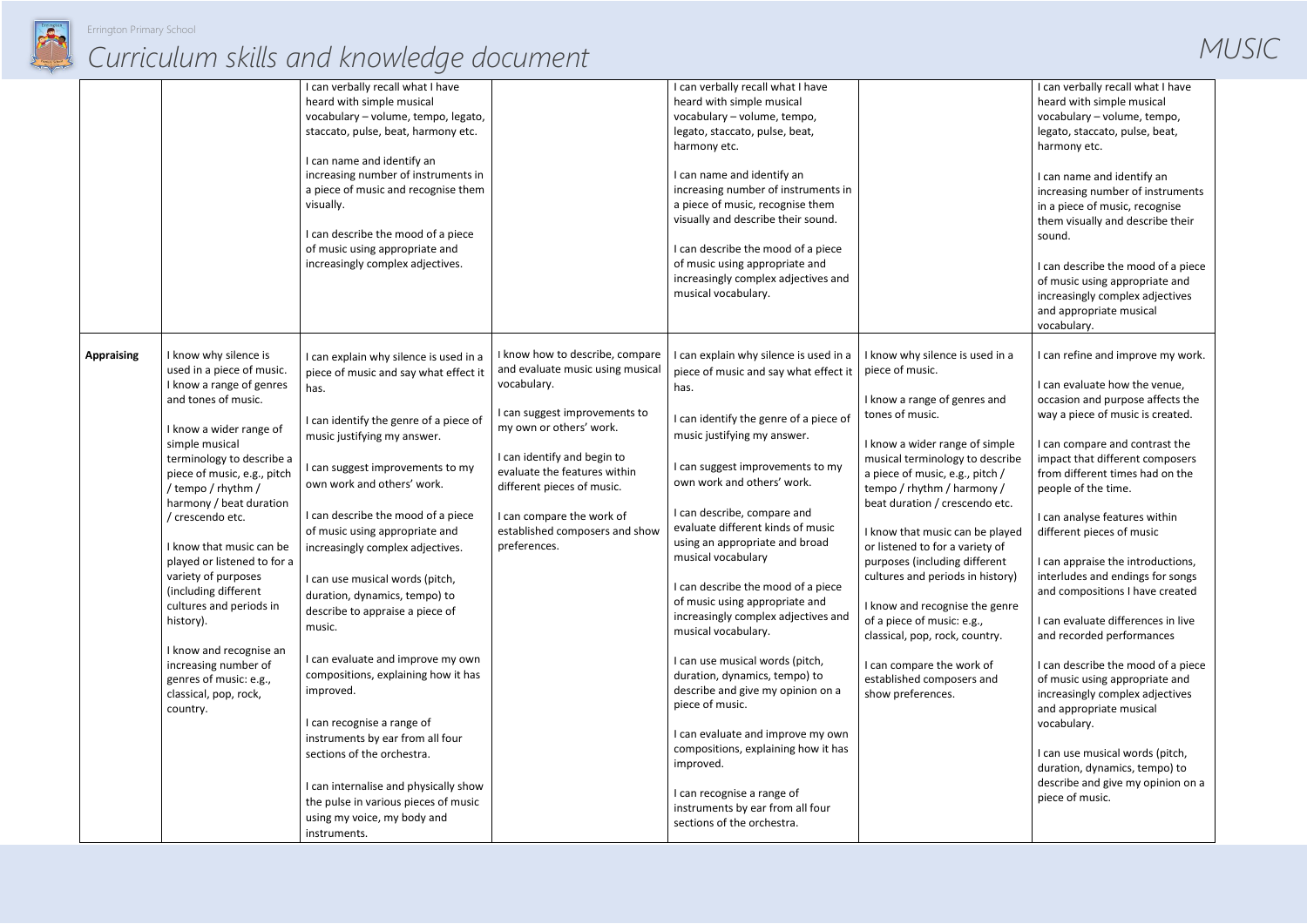

|                                         |                                                                                                                                                            | I can identify the features within a<br>piece of music e.g., introduction,<br>verse, chorus, bridge, repeat, fade).                                                                                                                                                                                                                                                                       |                                                                                                                                                                                                                                                                                                                                                                                                                                                                                                                 | I can internalise and physically show<br>the pulse in various pieces of music<br>using my voice, my body and<br>instruments.<br>I can identify the features within a<br>piece of music e.g., introduction,<br>verse, chorus, bridge, repeat, fade).                                                                                                                                                                                                                                          |                                                                                                                                                                                                                                                           | I can evaluate and improve my<br>own compositions, explaining how<br>it has improved.<br>I can recognise a range of<br>instruments by ear from all four<br>sections of the orchestra.<br>I can internalise and physically<br>show the pulse in various pieces of<br>music using my voice, my body<br>and instruments.<br>I can identify the features within a<br>piece of music e.g., introduction,<br>verse, chorus, bridge, repeat,<br>fade).                                                                                                                                                                                                                                                                             |
|-----------------------------------------|------------------------------------------------------------------------------------------------------------------------------------------------------------|-------------------------------------------------------------------------------------------------------------------------------------------------------------------------------------------------------------------------------------------------------------------------------------------------------------------------------------------------------------------------------------------|-----------------------------------------------------------------------------------------------------------------------------------------------------------------------------------------------------------------------------------------------------------------------------------------------------------------------------------------------------------------------------------------------------------------------------------------------------------------------------------------------------------------|----------------------------------------------------------------------------------------------------------------------------------------------------------------------------------------------------------------------------------------------------------------------------------------------------------------------------------------------------------------------------------------------------------------------------------------------------------------------------------------------|-----------------------------------------------------------------------------------------------------------------------------------------------------------------------------------------------------------------------------------------------------------|-----------------------------------------------------------------------------------------------------------------------------------------------------------------------------------------------------------------------------------------------------------------------------------------------------------------------------------------------------------------------------------------------------------------------------------------------------------------------------------------------------------------------------------------------------------------------------------------------------------------------------------------------------------------------------------------------------------------------------|
| <b>Notation</b>                         | I know the difference<br>between minims,<br>crotchets, paired quavers<br>and rests.<br>I know a rest $(\sim)$ is a<br>silent pause in a piece of<br>music. | I can read simple musical notation<br>(crotchets, paired quavers, rests).<br>I can recognise the musical symbol<br>for a rest $(\sim)$<br>I can play music from a rhythmic<br>grid independently and with<br>increasing accuracy.<br>I can begin to read basic pieces of<br>music containing crotchets, paired<br>quavers, minims, allegro, adagio,<br>staves, forte, piano with support. | I understand what the following<br>terminology means with support:<br>crotchets, paired quavers,<br>minims, semibreves, semi-<br>quavers, rests, time-signatures,<br>allegro, adagio, accelerando,<br>rallentando, octaves, lines, clef,<br>dot notation.<br>I can play music from a rhythmic<br>grid independently and with<br>increasing accuracy.<br>I can begin to read basic pieces<br>of music containing crotchets,<br>paired quavers, minims, allegro,<br>adagio, staves, forte, piano with<br>support. | I can recognise and begin to play<br>music including: crotchets, paired<br>quavers, minims, semibreves, semi-<br>quavers, rests, time-signatures,<br>allegro, adagio, accelerando,<br>rallentando, octaves, lines, clef, dot<br>notation.<br>I can play music from a rhythmic<br>grid independently and with<br>increasing accuracy.<br>I can begin to read basic pieces of<br>music containing crotchets, paired<br>quavers, minims, allegro, adagio,<br>staves, forte, piano with support. | I understand what the following<br>terminology means with<br>support: crotchets, paired<br>quavers, minims, semibreves,<br>semi-quavers, rests, time-<br>signatures, allegro, adagio,<br>accelerando, rallentando,<br>octaves, lines, clef, dot notation. | I can recognise and begin to play<br>music including:<br>crotchets, paired quavers, minims,<br>semibreves, semi-quavers, rests,<br>time-signatures, allegro, adagio,<br>accelerando, rallentando, octaves,<br>lines, clef, dot notation with<br>support.<br>I can play music from a rhythmic<br>grid independently and with<br>increasing accuracy.<br>I can read and perform pitch<br>notation within an octave (e.g., C-<br>$C/do$ -do).<br>I can read and play confidently<br>from rhythm notation cards and<br>rhythmic scores in up to 4 parts<br>that contain known rhythms and<br>note durations.<br>I can read and play from notation<br>a four-bar phrase, confidently<br>identifying note names and<br>durations. |
| Knowledge of<br>the history of<br>music | I know identify where<br>genres of music fit in a<br>musical timeline.                                                                                     | <b>Key Musical Pieces:</b><br>Mama Mia (Unit 1)<br>POP:                                                                                                                                                                                                                                                                                                                                   | I can identify where genres of<br>music fit in a musical timeline.                                                                                                                                                                                                                                                                                                                                                                                                                                              | <b>Key Musical Pieces:</b><br>We Will Rock You by Queen Smoke<br>On The Water by Deep Purple                                                                                                                                                                                                                                                                                                                                                                                                 | I can identify where different<br>genres of music fit in a musical<br>timeline.                                                                                                                                                                           | <b>Key Musical Pieces:</b><br>Happy- Pharrell Williams<br>Top of the World- The Carpenters                                                                                                                                                                                                                                                                                                                                                                                                                                                                                                                                                                                                                                  |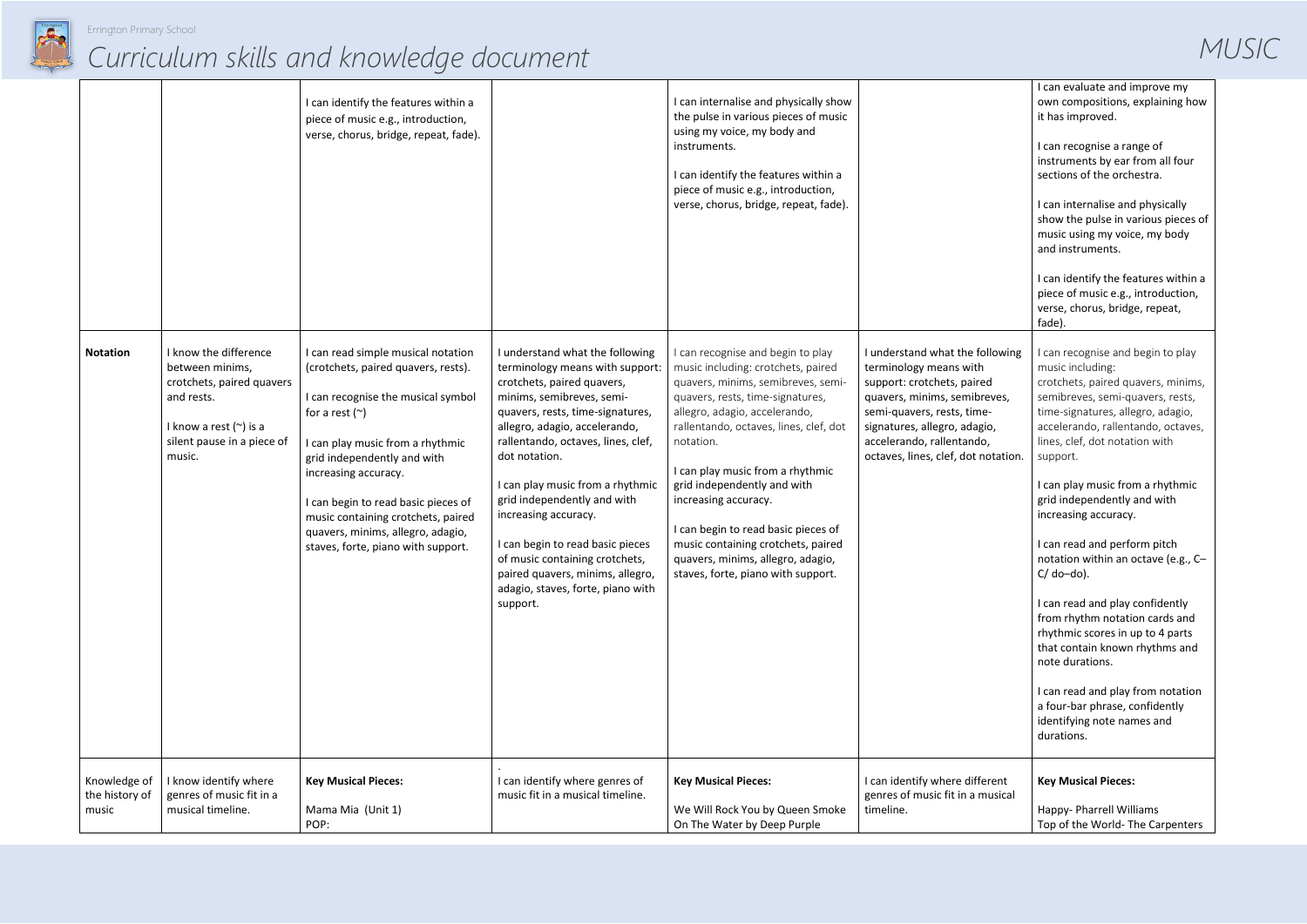

|                                       | I can recognise<br>differences between<br>music of different time<br>periods and cultures.                                                                                                                                                                                  | Dancing Queen by ABBA The Winner<br>Takes It All by ABBA Waterloo by<br>ABBA Super Trouper by ABBA Thank<br>You For The Music by ABBA<br>Glokinspiel Stage 2 (Unit 2):<br><b>MIXED STYLES:</b><br>Mardi Gras Groovin' Two-Way Radio<br>Flea, Fly, Mosquito Rigadoon<br>Mamma Mia Portsmouth Strictly D<br>Play Your Music Drive<br>Stop! (Unit 3)<br>GRIME:<br>Gotta Be Me performed by Secret<br>Agent 23 Skidoo (Hip Hop) Radetzky<br>Marsch by Strauss (Classical) Can't<br>Stop The Feeling! by Justin<br>Timberlake (Pop) Libertango by<br>Astor Piazzolla (Tango) Mas Que<br>Nada performed by Sérgio Mendes<br>featuring Black Eyed Peas | I can recognise differences<br>between music of different time<br>periods and cultures.<br>I can name significant artists<br>from various eras.                                                                                                          | Rockin' All Over The World by<br>Status Quo<br>Johnny B.Goode by Chuck Berry<br>I Saw Her Standing There by The<br><b>Beatles</b><br>Desafinado by Stan Getz (Swing)<br>Cotton Tail by Ben Webster 5 Note<br>Swing by Ian Gray Perdido by<br>Woody Herman<br>I can't Help Myself (Sugar Pie Honey<br>Bunch) by The Four Tops I Heard it<br>Through the Grapevine by Marvin<br>Gaye Ain't No Mountain High<br>Enough sung by Marvin Gaye and<br>Tammi Terrell You Are the Sunshine<br>of My Life by Stevie Wonder | I can recognise differences<br>between music of different time<br>periods and cultures.<br>I can name significant artists<br>from various eras along with key<br>pieces of music/compositions.                      |
|---------------------------------------|-----------------------------------------------------------------------------------------------------------------------------------------------------------------------------------------------------------------------------------------------------------------------------|-------------------------------------------------------------------------------------------------------------------------------------------------------------------------------------------------------------------------------------------------------------------------------------------------------------------------------------------------------------------------------------------------------------------------------------------------------------------------------------------------------------------------------------------------------------------------------------------------------------------------------------------------|----------------------------------------------------------------------------------------------------------------------------------------------------------------------------------------------------------------------------------------------------------|------------------------------------------------------------------------------------------------------------------------------------------------------------------------------------------------------------------------------------------------------------------------------------------------------------------------------------------------------------------------------------------------------------------------------------------------------------------------------------------------------------------|---------------------------------------------------------------------------------------------------------------------------------------------------------------------------------------------------------------------|
| Musicianship                          | I can play notes on tuned and un-tuned instruments with<br>increasing clarity and accuracy.<br>I can perform 'by ear' and from simple notations with increasing<br>independence.<br>I can use a glockenspiel to perform an increasingly complex<br>piece of music.          |                                                                                                                                                                                                                                                                                                                                                                                                                                                                                                                                                                                                                                                 | I can play notes on tuned and un-tuned instruments with increasing<br>clarity and accuracy.                                                                                                                                                              |                                                                                                                                                                                                                                                                                                                                                                                                                                                                                                                  | can play notes on tuned and un-<br>clarity and accuracy.                                                                                                                                                            |
|                                       |                                                                                                                                                                                                                                                                             |                                                                                                                                                                                                                                                                                                                                                                                                                                                                                                                                                                                                                                                 | I can perform 'by ear' and from simple notations with increasing<br>independence.<br>I can use a glockenspiel to perform an increasingly complex piece of<br>music.                                                                                      |                                                                                                                                                                                                                                                                                                                                                                                                                                                                                                                  | I can perform 'by ear' and/or fror<br>independence.                                                                                                                                                                 |
|                                       |                                                                                                                                                                                                                                                                             |                                                                                                                                                                                                                                                                                                                                                                                                                                                                                                                                                                                                                                                 |                                                                                                                                                                                                                                                          |                                                                                                                                                                                                                                                                                                                                                                                                                                                                                                                  | I can use a guitar to perform a ba                                                                                                                                                                                  |
|                                       | I can use ukulele to perform a piece of music.                                                                                                                                                                                                                              |                                                                                                                                                                                                                                                                                                                                                                                                                                                                                                                                                                                                                                                 |                                                                                                                                                                                                                                                          | I can use a ukulele to perform an increasingly complex piece of music.                                                                                                                                                                                                                                                                                                                                                                                                                                           |                                                                                                                                                                                                                     |
| Extra-<br>curricular<br>opportunities | Recorders (Mrs Tadd)<br>٠<br>Piano (Mrs Tadd)<br>Violin (TVMS)<br>$\bullet$<br>Brass (Mr Tadd)<br>٠<br>Drums (Mr Tadd)<br>٠<br>Musical Theatre (Miss Matthews)<br>$\bullet$<br>Guitar (MusicWork)<br>$\bullet$<br>Ukulele (Robyn Broadrick)<br>٠<br>Choir (Robyn Broadrick) |                                                                                                                                                                                                                                                                                                                                                                                                                                                                                                                                                                                                                                                 | Recorders (Mrs Tadd)<br>$\bullet$<br>Piano (Mrs Tadd)<br>Violin (TVMS)<br>Brass (Mr Tadd)<br>Drums (Mr Tadd)<br>Musical Theatre (Miss Matthews)<br>$\bullet$<br>Guitar (MusicWorks)<br>$\bullet$<br>Ukulele (Robyn Broadrick)<br>Choir (Robyn Broadrick) |                                                                                                                                                                                                                                                                                                                                                                                                                                                                                                                  | Recorders (Mrs Tadd)<br>Piano (Mrs Tadd)<br>Violin (TVMS)<br>Brass (Mr Tadd)<br>Drums (Mr Tadd)<br><b>Musical Theatre (Miss Matt</b><br>Guitar (MusicWorks)<br>Ukulele (Robyn Broadrick)<br>Choir (Robyn Broadrick) |

| ΞŚ<br>nt time    | Don't Worry, Be Happy- Bobby<br>McFerrin                                                                                                                                                                                                                                                                                                                |
|------------------|---------------------------------------------------------------------------------------------------------------------------------------------------------------------------------------------------------------------------------------------------------------------------------------------------------------------------------------------------------|
|                  | Walking on Sunshine- Katrina and<br>the Waves                                                                                                                                                                                                                                                                                                           |
| ists<br>vith key | When you're Smiling- Frank<br>Sinatra                                                                                                                                                                                                                                                                                                                   |
| tions.           | Love will Save the Day- Brendan<br>Reilly                                                                                                                                                                                                                                                                                                               |
|                  | You've Got A Friend by Carole King<br>The Loco-Motion sung by Little<br>Eva, written by Carole King One<br>Fine Day sung by The Chiffons,<br>written by Carole King Up On The<br>Roof sung by The Drifters, written<br>by Carole King Will You Still Love<br>Me Tomorrow by Carole King .<br>(You Make Me Feel Like) A Natural<br>Woman) by Carole King |

ed and un-tuned instruments with increasing

I d/or from simple notations with increasing

form a basic piece of music.

Miss Matthews) ·ks) roadrick) adrick)